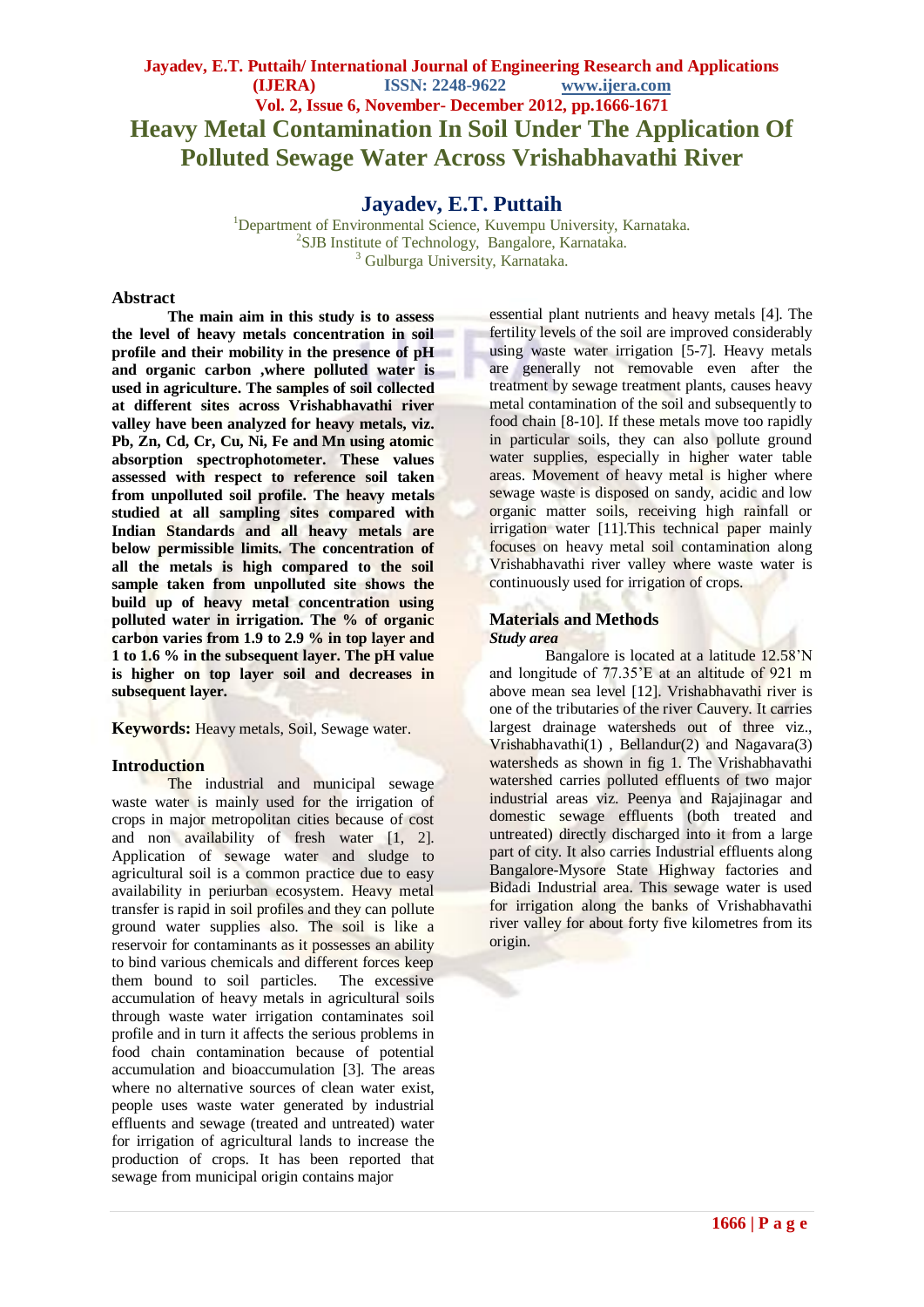### **Jayadev, E.T. Puttaih/ International Journal of Engineering Research and Applications (IJERA) ISSN: 2248-9622 www.ijera.com Vol. 2, Issue 6, November- December 2012, pp.1666-1671**



Fig.-1. The three drainage water sheds of Bangalore(Source: Anon 2011, 71-City Water-Excreta Survey, 2005-06, Centre for Science and Environment, New Delhi)

#### **Sampling and Analysis**

.

The sampling sites were chosen to study heavy metal contamination in soil, where the sewage water is directly used for agriculture purpose from past several years. Seven sites were identified at different sites along Vrishabhavathi river valley and the sites were shown in fig. 2 during the year 2009. The surface soil sample up to depth 25 cm is collected, since the most of the heavy metal retains in top layer with respect to soil factors [13].Large stones and plant materials were removed. The pH of the soil was determined with the ratio, Soil: Water,1:5 wt/vol. using water analyser 371 systronics. The organic carbon was determined by titrimetric method of Walkley and

Black method [14]. The samples dried for three days at about  $50^{\circ}$ C, grinded well using pestle and mortar and sieved through 1mm nylon mesh. The soil sample of 1gm from sieved soil is digested in 10 cm<sup>3</sup> of 1:1 mixture of concentrated nitric acid and hydrofluoric acid till all the black residue turns colourless at about  $200^{\circ}$ C in fuming chamber. The samples were redissolved in dilute hydrochloric acid filtered through Whatman no.42 filter paper with repeated washing with distilled water and the filtered sample is diluted up to 100ml using distilled water [13]. The samples were analyzed for heavy metals using Atomic Absorption Spectrophotometer (GBC Avantra Version1.31)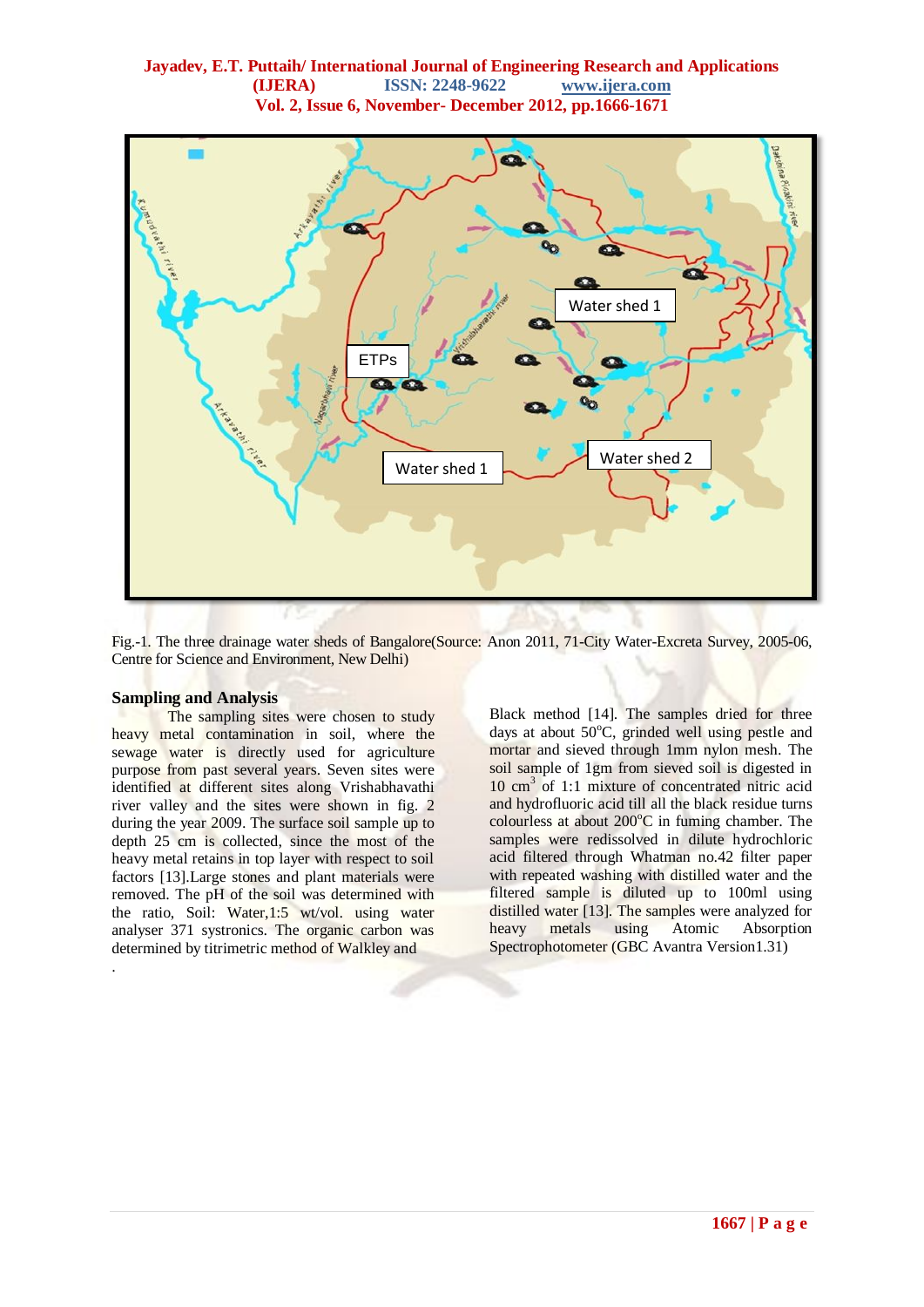### **Jayadev, E.T. Puttaih/ International Journal of Engineering Research and Applications (IJERA) ISSN: 2248-9622 www.ijera.com Vol. 2, Issue 6, November- December 2012, pp.1666-1671**



Fig 2. Location map of sample sites acrossVrishabhavathi river Site no. 1 kambipura , Site no. 2 kumbalgodu, Site no. 3 Gollahalli , Siteno. 4 LingapuraSite no. 5 Parasinpalya , Site no. 6 Shanmangala , Site no. 7 Anchipura

#### **Results and Discussion**

The data analysed for polluted soil and one sample from unpolluted soil is represented in Table 1and the concentration of heavy metals at different sites is represented in fig.3. The heavy metal concentration increases by the application of polluted sewage water continuously in irrigation due to leaching of heavy metals [15]. Higher concentration of metals were detected in the top layer up to 15 cm depth and decreases in the next layer up to 25 cm [16].

The pH of the soil is near neutral at all sites. The pH is maximum of 7.5 at site number 6, and minimum pH 6.6 at site number 4. The organic carbon varies from 1.9 to 2.9% in top layer and 1.0 to 1.6 % in the subsequent layer across the study sites. The soil organic carbon is the not only provides sorption site for metals directly, it will also combine with soil minerals and increases the sorption sites [17]. The concentration range is sufficient to retain certain metals within 30 cm depth [18].

Near neutral pH more complexation of heavy metals takes place with organic carbon resulting in their accumulation in the top layers [19, 20]. The

solubility is low for Pb, Zn, Cd and Cu at pH 6 to 6.5 and an increase by several orders at lower pH values and in alkaline solution exhibited weak solubility [21, 22].

Pb is higher18 mg/kg at site no.6 and lowest 1.2 mg/kg at site no.5 decreases with depth at all sites. Cd is below detectable range in all sites. Zn is high at site no.6, 54 mg/kg and minimum at site no.3, 15.6 mg/kg and decreases with depth. Ni is maximum at site no.6, 24.6 mg/kg, similarly at site no. 5 & 7,19.2 &18 mg/kg respectively. Concentration decreases in depth of 25 cm. Cu concentration is maximum 31.8 mg/kg at site no.6 and lowest 0.6 mg/kg at site no.3. The concentration is high at site no.5, 21.6 mg/kg and site no.7 16.8 mg/kg. Cr metal is maxima at site no.6, 30.6 mg/kg and minima at site no.4, 0.6 mg/kg. It is also higher at site site no.5, 24 mg/kg and 12.6 mg/kg at site no.7. Fe metal concentration is higher among all other metals, the concentration varies from 126 mg/kg to 234 mg/kg in top layer and 65 to 125 mg/kg in the subsequent layer. Mn metal concentration is higher at site no.3, 72 mg/kg and at site 2, 60 mg/kg.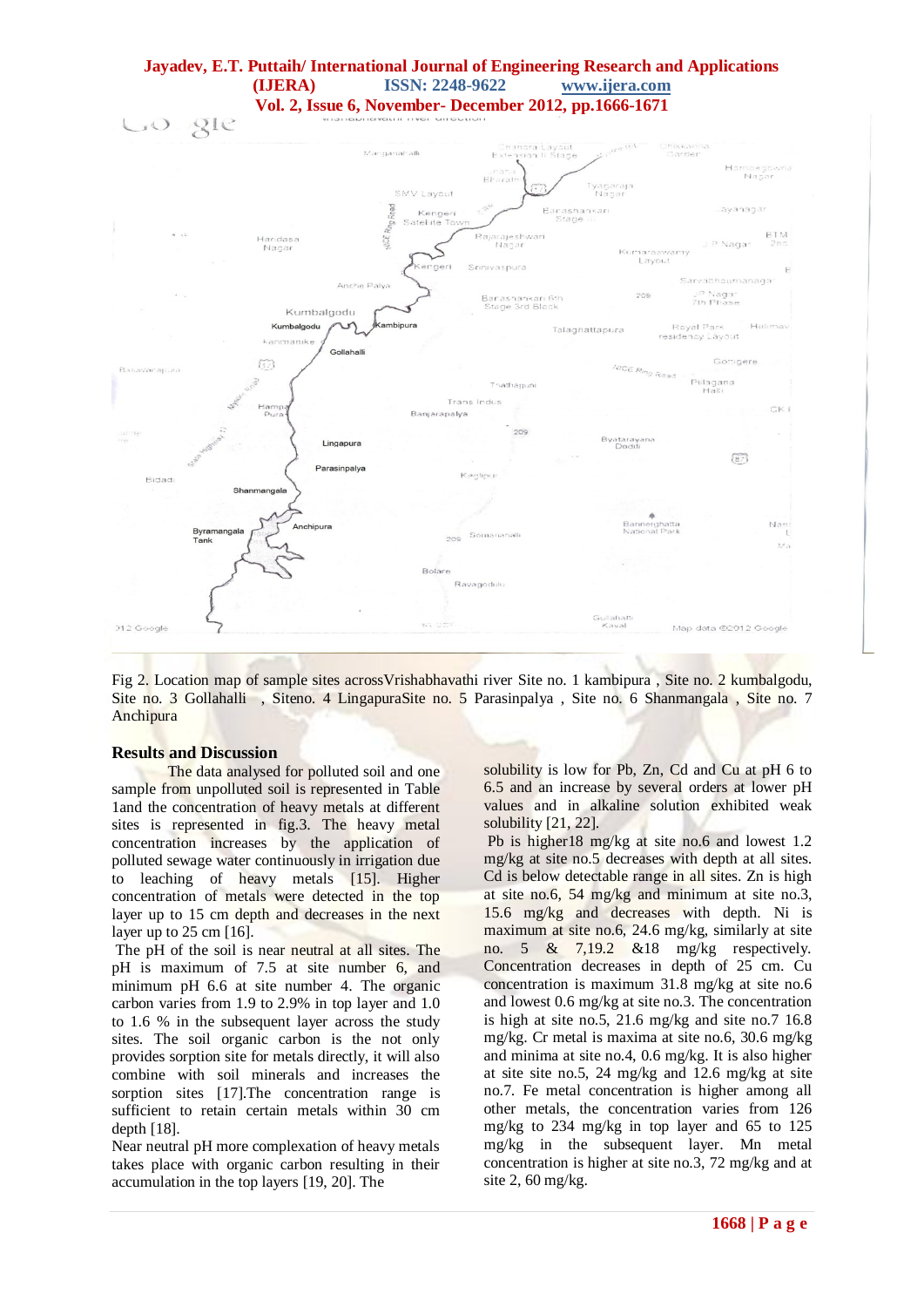### **Jayadev, E.T. Puttaih/ International Journal of Engineering Research and Applications (IJERA) ISSN: 2248-9622 www.ijera.com Vol. 2, Issue 6, November- December 2012, pp.1666-1671**

The variation in the heavy metal concentration in soil at different sites is due to variation in heavy metal sources and concentration of heavy metals present in polluted water where the water is used continuously for irrigation for several years. The soil pollution also takes place due to atmospheric fall out, emissions from vehicular exhaust, land application of municipal solid waste, sewage sludge, fertilizers, pesticides etc. [23] Hence the metal concentration is high in this area compared with unpolluted area. The heavy metals studied at all sampling sites compared with Indian Standards [24] and all heavy metals are below permissible limits. The concentration of all the metals is high compared to the soil sample taken from unpolluted site (table 1) shows the build up of heavy metal concentration using polluted water in irrigation.

Table 1: pH, % of Organic Carbon and Heavy metal concentration in soil(mg/kg) along Vrishabhavathi river valley. ٠ v.  $\overline{\phantom{a}}$ m

| Site no.        | Depth cm  | $Site-1$ | Site-2         | Site-3 | Site-4 | Site-5 | Site-6 | Site-7          | Unpolluted<br>soil sample |
|-----------------|-----------|----------|----------------|--------|--------|--------|--------|-----------------|---------------------------|
| pH              | $0 - 15$  | 6.9      | 7.0            | 7.0    | 6.6    | 7.1    | 7.5    | 7.2             | 6.5                       |
|                 | $15 - 25$ | 5.5      | 6.4            | 6.3    | 6.0    | 6.5    | 6.8    | 6.5             | 6.1                       |
| OC              | $0 - 15$  | 2.5      | 2.6            | 2.9    | 1.9    | 2.3    | 2.5    | 2.1             | 1.1                       |
|                 | $15 - 25$ | 1.2      | 1.4            | 1.6    | 1.0    | 1.2    | 1.3    | 1.1             | 0.4                       |
| Pb              | $0 - 15$  | 7.2      | 7.8            | 9      | 5.4    | 1.2    | 18     | $\overline{12}$ | $\overline{4}$            |
|                 | $15 - 25$ | 3.6      | 4.0            | 4.6    | 3.1    | 0.6    | 10     | 09              | 1.2                       |
| Cd              | $0 - 15$  | nd       | nd             | nd     | nd     | nd     | nd     | nd              | nd                        |
|                 | $15 - 25$ | nd       | nd             | nd     | nd     | nd     | nd     | nd              | nd                        |
| $\overline{Zn}$ | $0-15$    | 37.2     | 30.6           | 15.6   | 18     | 21     | 54     | $\overline{27}$ | 20                        |
|                 | $15 - 25$ | 20.3     | 16.3           | 8.2    | 10     | 12     | 25     | 12              | 9                         |
| Ni              | $0 - 15$  | 4.8      | $\overline{3}$ | 5.4    | 6      | 19.2   | 24.6   | 18              | nd                        |
|                 | $15 - 25$ | 2.3      | 1.6            | 3.0    | 4.0    | 10.1   | 12     | 10              | nd                        |
| Cu              | $0 - 15$  | 5.4      | $\overline{3}$ | 0.6    | 9      | 21.6   | 31.8   | 16.8            | 5                         |
|                 | $15 - 25$ | 3.0      | 1.7            | 0.4    | 4.1    | 10.2   | 16.9   | 10              | $\overline{2}$            |
| Cr              | $0 - 15$  | 1.2      | $\overline{3}$ | 2.4    | 0.6    | 24     | 30.6   | 12.6            | 0.9                       |
|                 | $15 - 25$ | 0.8      | 1.8            | 1.1    | 0.4    | 13     | 16     | 10              | 0.2                       |
| Fe              | $0 - 15$  | 126      | 150            | 186    | 180    | 199.2  | 234    | 180             | 280                       |
|                 | $15 - 25$ | 65       | 80.2           | 96     | 89     | 96.5   | 125    | 86              | 252                       |
| Mn              | $0 - 15$  | 30.6     | 60             | 72     | 28.8   | 30.6   | 21     | 18.6            | 12                        |
|                 | $15 - 25$ | 16.2     | 34             | 36     | 20     | 18.2   | 10     | 08              | $\overline{4}$            |

Nd-not detected



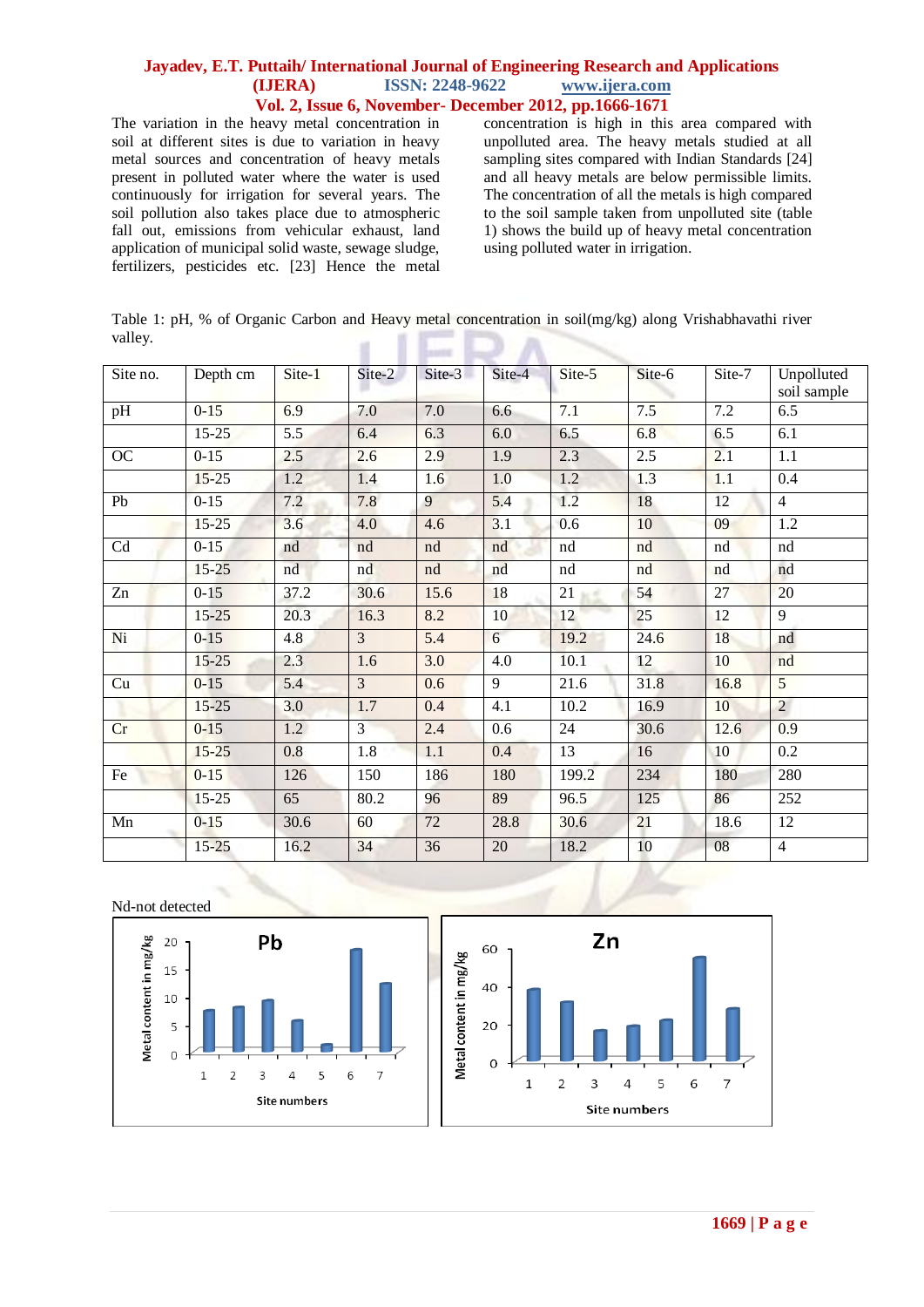

Fig 3. Total metals concentration in top layer soil (up to 15 cm depth) at different sample sites.

#### **Conclusion**

The study reveals that the irrigation with polluted water containing variable amount of heavy metal increases the concentration in soil samples. The heavy metals studied at all sampling sites compared with Indian Standards and all heavy metals are below permissible limits. The concentration of all the metals is high compared to the soil sample taken from unpolluted site shows the build up of heavy metal concentration using polluted water in irrigation. The presence of heavy metals in soil is one of the key components of human exposure to metals through the food chain. The heavy metals can be removed by plants and it is an effective method in cleaning up of contaminated soil. The presence of heavy metals has merit attention especially for developing countries where newly establishing industries and extensive urban growth continue to raise heavy metals in soil.

#### **Acknowledgements:**

The authors thank management and Principal of SJB Institute of Technology for the support in carrying out research work. We also thankful to Dr. B Nagappa and H M Shivakumar of pollution control board and Dr. B M Nagabhushan MSRIT for the assistance extended during heavy metal analysis.

#### **References**

- 1. M. Mahdavi and J.Jafari, Environmental Risks due to Application of Sewage Sludge in Farmlands, Ozean Journal of Applied Sciences 3(2), 2010, 303-311.
- 2. N. Gupta & D. K. Khan & S. C. Santra, Heavy metal accumulation in vegetables grown in a long-term wastewaterirrigated agricultural land of tropical India Environ Monit. Assess, 184, 201, :6673-668
- 3. R. K. Sharma and M. Agrawal, Effects of wastewater irrigation on heavy metal accumulation in soil and plants around Varanasi. In: Fiona M. Marshall (Ed.), Proceedings of National Seminar, New Horizons in Environmental Sciences and Engineering in India, 17-19 November 2004, Bangalore, abstract no.7: 8, 2004.